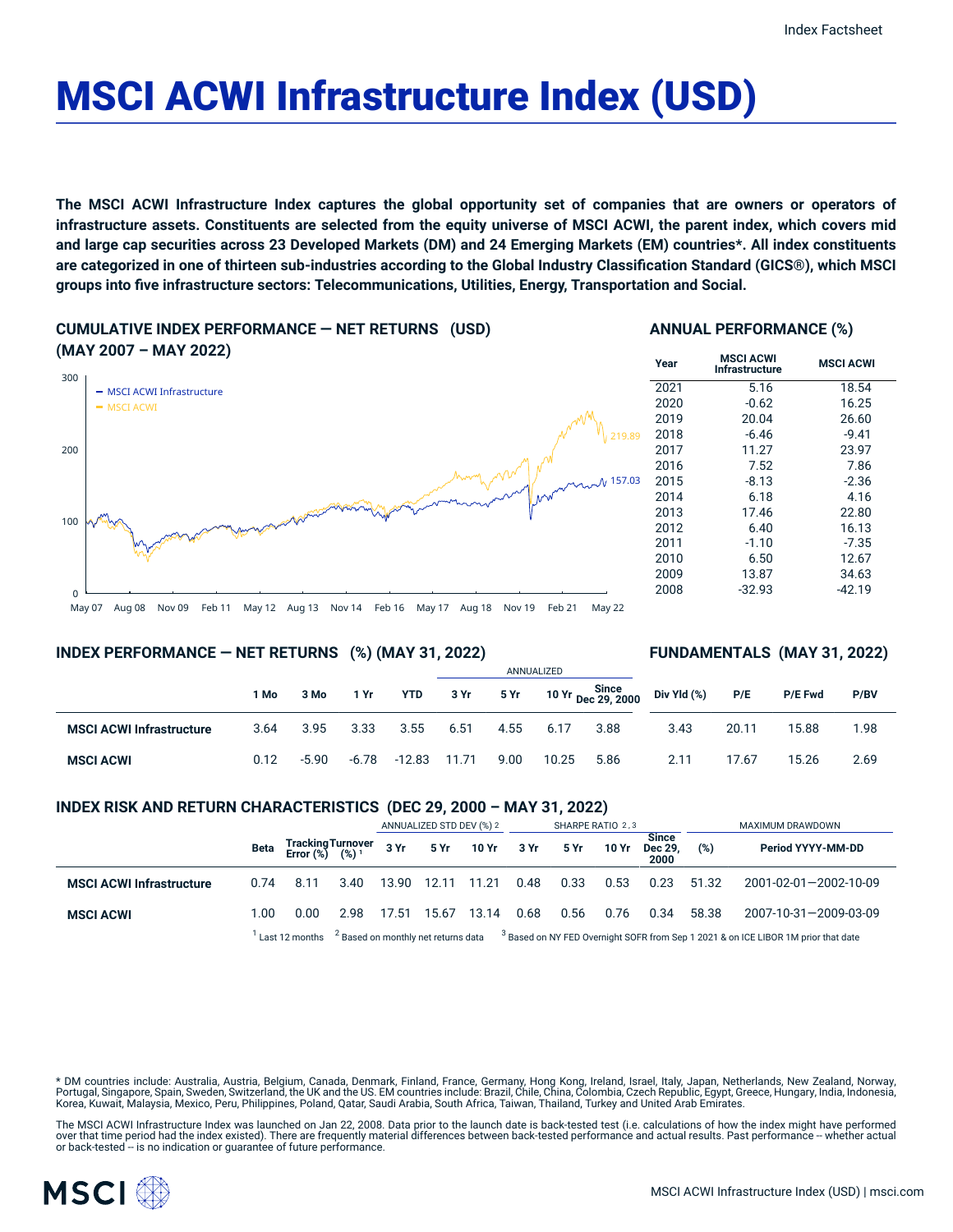#### **INDEX CHARACTERISTICS**

|                     | <b>MSCI ACWI</b><br>Infrastructure | <b>MSCI ACWI</b> |  |  |  |  |  |
|---------------------|------------------------------------|------------------|--|--|--|--|--|
| Number of           | 228                                | 2,933            |  |  |  |  |  |
| <b>Constituents</b> |                                    |                  |  |  |  |  |  |
|                     | Weight $(*)$                       |                  |  |  |  |  |  |
| Largest             | 5.99                               | 4.02             |  |  |  |  |  |
| <b>Smallest</b>     | 0.01                               | 0.00             |  |  |  |  |  |
| Average             | 0.44                               | 0.03             |  |  |  |  |  |
| <b>Median</b>       | 0.18                               | 0.01             |  |  |  |  |  |

#### **TOP 10 CONSTITUENTS**

| MAY 31, 2022 | <b>Index Factsheet</b> |
|--------------|------------------------|
|              |                        |

|                               | Country | <b>Index</b><br>$Wt.$ $(\%)$ | Parent<br>Index<br>$Wt.$ $(\%)$ | <b>Sector</b>     |
|-------------------------------|---------|------------------------------|---------------------------------|-------------------|
| <b>VERIZON COMMUNICATIONS</b> | US      | 5.99                         | 0.35                            | <b>Comm Srvcs</b> |
| AT&T                          | US      | 4.29                         | 0.25                            | <b>Comm Srvcs</b> |
| <b>NEXTERA ENERGY</b>         | US      | 4.19                         | 0.24                            | <b>Utilities</b>  |
| <b>ENBRIDGE</b>               | CA      | 2.64                         | 0.15                            | Energy            |
| <b>DUKE ENERGY CORP</b>       | US      | 2.44                         | 0.14                            | Utilities         |
| <b>T-MOBILE US</b>            | US      | 2.35                         | 0.14                            | Comm Srvcs        |
| SOUTHERN COMPANY (THE)        | US      | 2.26                         | 0.13                            | <b>Utilities</b>  |
| <b>IBERDROLA</b>              | ES      | 1.94                         | 0.11                            | <b>Utilities</b>  |
| <b>DOMINION ENERGY</b>        | US      | 1.92                         | 0.11                            | Utilities         |
| <b>DEUTSCHE TELEKOM</b>       | DE      | 1.87                         | 0.11                            | <b>Comm Srvcs</b> |
| Total                         |         | 29.89                        | 1.74                            |                   |

#### **FACTORS - KEY EXPOSURES THAT DRIVE RISK AND RETURN MSCI FACTOR BOX**



#### **SUB-INDUSTRY WEIGHTS**



### **MSCI FaCS**



broad global index - MSCI ACWI IMI.

Neutral factor exposure (FaCS = 0) represents MSCI ACWI IMI.

#### **COUNTRY WEIGHTS**



## **MSCI**<sup>®</sup>